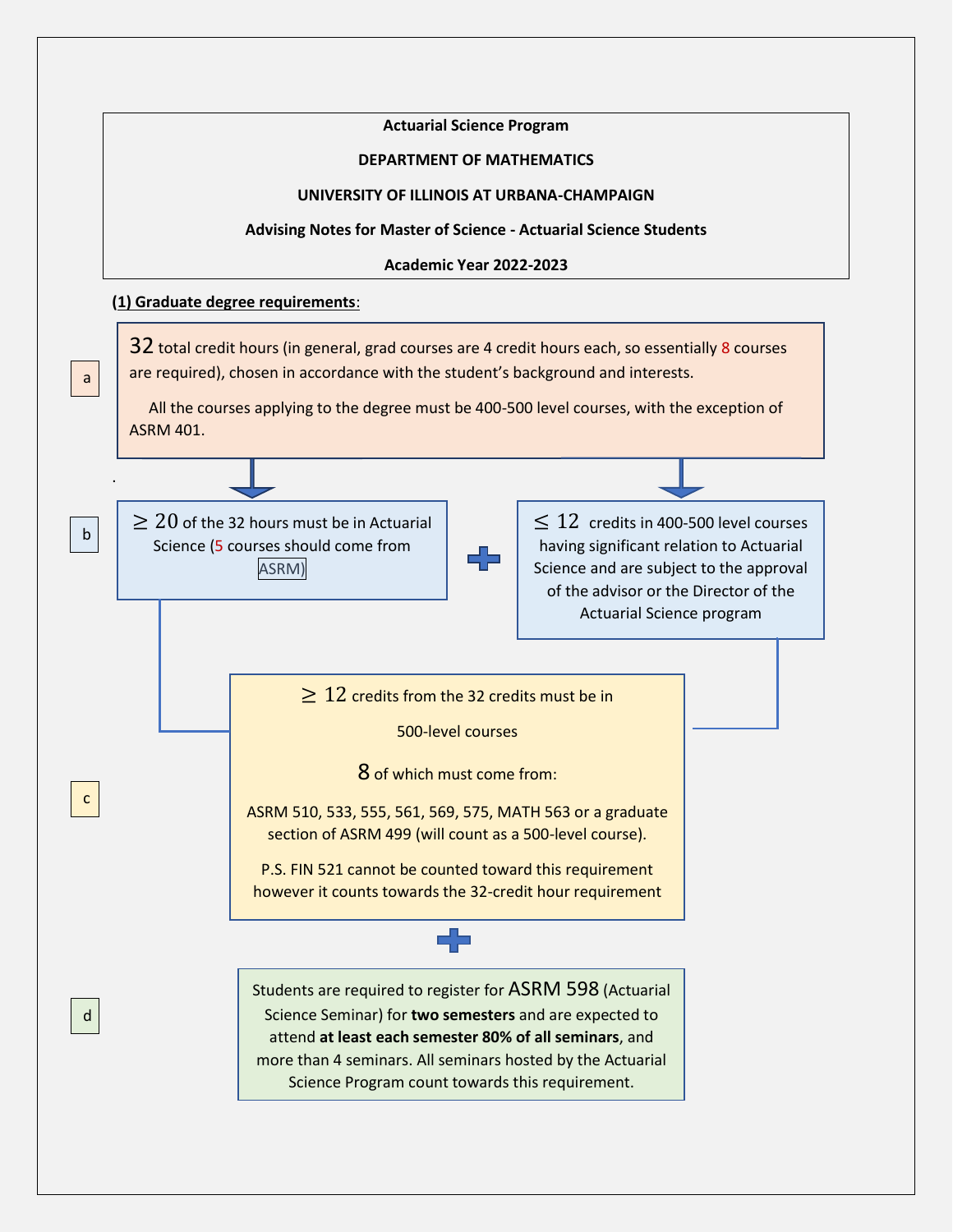**(2) Program length**: From two to four semesters, depending upon preparation, working or assistantships, etc.

#### **(3) Link between UIUC courses and professional actuarial exams**:

 Although not part of formal degree requirements, graduate students who are planning to undertake an actuarial career are strongly recommended to prepare for actuarial professional exams. We offer the following courses covering at least 80% of the syllabus for SOA/CAS exams:

| Exam                         | Course<br>Number                   | <b>Course Name</b>                                                  | Comments                                                                                                                                                     |  |
|------------------------------|------------------------------------|---------------------------------------------------------------------|--------------------------------------------------------------------------------------------------------------------------------------------------------------|--|
| Exam 1/P                     | <b>ASRM 401</b>                    | <b>Actuarial Statistics I</b>                                       | Does not count towards<br><b>Masters</b>                                                                                                                     |  |
| Exam 2/FM                    | <b>ASRM 210</b>                    | Theory of Interest                                                  | Does not count towards<br><b>Masters</b>                                                                                                                     |  |
| Exam ALTAM                   | <b>ASRM 575</b>                    | Life Insurance and Pension Mathematics                              | Prepares also for the Individual<br>Life and Annuities Track (FSA)                                                                                           |  |
| Exam 3F                      | <b>ASRM 410</b>                    | <b>Investment and Financial Markets</b>                             | Note: Credit can now be given to<br>both ASRM 410 and ASRM 510<br>* ASRM 510: prepares student<br>for the Quantitative Finance<br>and Investment Track (FSA) |  |
|                              | <b>ASRM 510</b>                    | <b>Financial Mathematics *</b>                                      |                                                                                                                                                              |  |
| Exam MAS-<br><b>II/ASTAM</b> | <b>ASRM 469</b>                    | <b>Casualty Actuarial Mathematics</b>                               |                                                                                                                                                              |  |
| <b>CAS Exam 5</b>            | <b>ASRM 569</b>                    | <b>Extreme Value Theory and Catastrophe</b><br>Modeling             |                                                                                                                                                              |  |
| Exam MAS-<br><b>II/SRM</b>   | <b>ASRM 450</b>                    | <b>Methods of Applied Statistics</b>                                |                                                                                                                                                              |  |
|                              | ASRM 499 SRM                       | <b>Statistics for Risk Modeling</b>                                 | (Grad level-section with a "G")                                                                                                                              |  |
| Exam PA                      | <b>ASRM 455</b><br><b>ASRM 555</b> | <b>Predictive Analytics</b><br><b>Advanced Predictive Analytics</b> |                                                                                                                                                              |  |
| <b>Exam MAS-I</b>            | <b>ASRM 402</b>                    | <b>Actuarial Statistics II</b>                                      |                                                                                                                                                              |  |
|                              | <b>ASRM 409</b>                    | Stochastic Processes for Finance and<br>Insurance                   |                                                                                                                                                              |  |
|                              | <b>ASRM 450</b>                    | <b>Methods of Applied Statistics</b>                                |                                                                                                                                                              |  |
| <b>Exam MAS-II</b>           | <b>ASRM 453</b>                    | <b>Applied Bayesian Analysis</b>                                    |                                                                                                                                                              |  |

In addition, we offer multiple sections of ASRM 392: Actuarial Problem Solving as exam prep sessions. They are typically offered once per week in the evenings. Please note that these courses do not count towards the graduation requirements.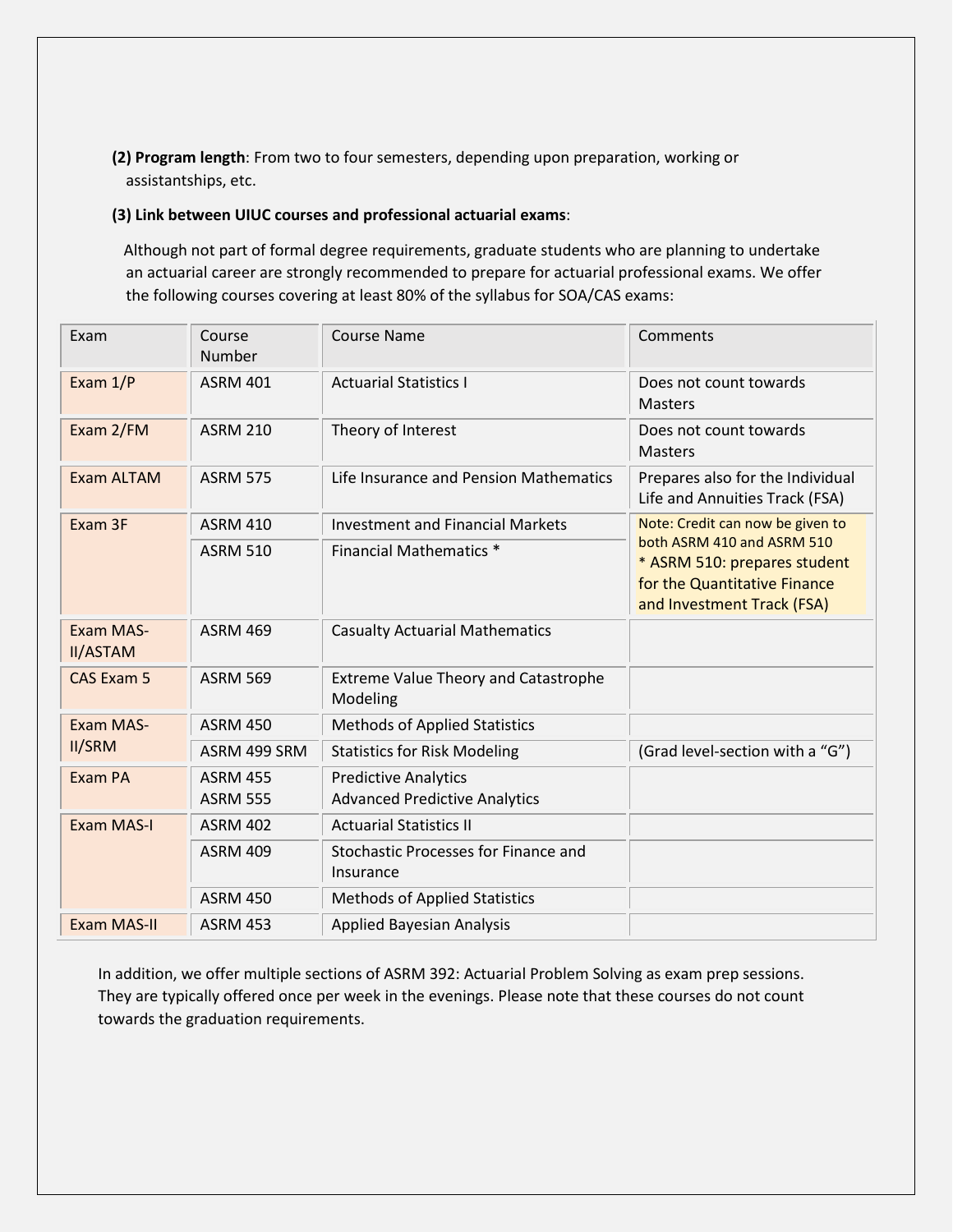| Course   | Section | SOA/CAS Exam | Available (Recently) |
|----------|---------|--------------|----------------------|
| ASRM 392 |         | 1/P          | Fall and Spring      |

## **(4) Typical offering frequency for core actuarial courses**

| Course          | <b>Course Name</b>                                        | <b>Availability Recently</b> |              |  |
|-----------------|-----------------------------------------------------------|------------------------------|--------------|--|
| <b>Number</b>   |                                                           | Fall                         | Spring       |  |
| <b>ASRM 402</b> | <b>Actuarial Statistics II*</b>                           | $\checkmark$                 |              |  |
| <b>ASRM 409</b> | <b>Stochastic Processes</b>                               |                              | $\checkmark$ |  |
| <b>ASRM 410</b> | <b>Investment and Financial Markets</b>                   | $\checkmark$                 | $\checkmark$ |  |
| <b>ASRM 450</b> | Methods of Applied Statistics (Section GR)                | $\checkmark$                 | $\checkmark$ |  |
| <b>ASRM 451</b> | <b>Basics of Statistical Learning</b>                     | $\checkmark$                 | $\checkmark$ |  |
| <b>ASRM 453</b> | <b>Applied Bayesian Analysis</b>                          | $\checkmark$                 | $\checkmark$ |  |
| <b>ASRM 455</b> | <b>Predictive Analytics</b>                               | $\checkmark$                 |              |  |
| <b>ASRM 471</b> | Life Contingencies I                                      | $\checkmark$                 |              |  |
| <b>ASRM 472</b> | Life Contingencies II                                     |                              | $\checkmark$ |  |
| <b>ASRM 499</b> | <b>Statistics for Risk Modeling</b>                       |                              |              |  |
| <b>ASRM 499</b> | <b>Generalized Linear Models</b>                          | $\checkmark$                 |              |  |
| <b>ASRM 499</b> | <b>Blockchain Technology and Decentralized</b><br>Finance | $\checkmark$                 |              |  |
| <b>ASRM 499</b> | Deep Learning for Finance and Insurance                   | $\checkmark$                 |              |  |
| <b>ASRM 551</b> | Statistical Learning**                                    | ✓                            |              |  |
| <b>ASRM 510</b> | <b>Financial Mathematics</b>                              | $\checkmark$                 |              |  |
| <b>ASRM 561</b> | Loss Data Analytics and Credibility***                    | $\checkmark$                 |              |  |
| <b>Math 563</b> | <b>Risk Modeling and Analysis</b>                         | $\checkmark$                 |              |  |
| <b>ASRM 569</b> | Extreme Value Theory and Cat. Modeling***                 | $\checkmark$                 |              |  |
| <b>ASRM 575</b> | Life Insurance and Pension Math****                       | $\checkmark$                 |              |  |
| <b>ASRM 555</b> | <b>Advanced Predictive Analytics (PA)</b>                 |                              |              |  |
| <b>ASRM 533</b> | Risk Management Practices and Regulation (RM)             | $\checkmark$                 |              |  |
| <b>STAT 430</b> | <b>Topics in Applied Statistics</b>                       | ✓                            |              |  |

\* This course earns credits from the SOA for Validation through education experience (VEE) Statistics.

\*\* There are only limited seats offered on a first-come-first-serve basis for ASRM 551 and STAT 430. Students should contact ASRM-advising@illinois.edu in order to register for these courses. Students intended to take ASRM 551 should have taken ASRM 450 (Methods of Applied Statistics) or its equivalent in other universities.

\*\*\* ASRM 561, 569 and often 595 are cross-taught with undergraduate courses. Graduate students must register for the 500-level course. The graduate course will include additional material and/or assignments at a graduate level.

\*\*\*\*ASRM 561 and ASRM 575 are typically only offered in the Fall. A Spring offering may be available in consideration of resources.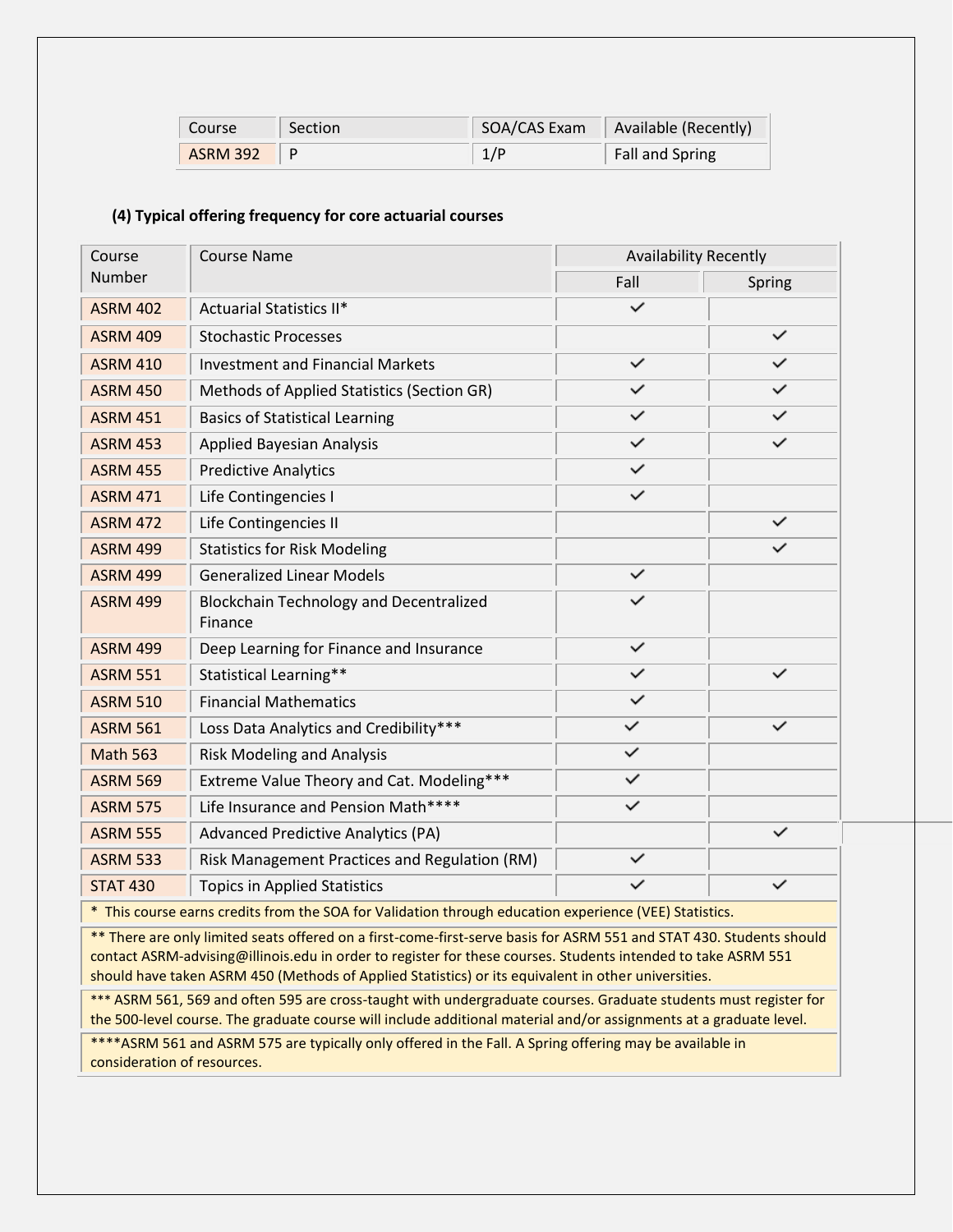## **(5) University-Earned Credit (UEC) Program**

The University-Earned Credit (UEC) program allows university students to earn credit for SOA exams by attaining a required score on university coursework at Centers of Actuarial Excellence (CAE). A comprehensive evaluation process ensures that UEC courses and exams meet the high standards for the program. A student earning the course credit through a UEC approved course would then be exempt from completing the corresponding SOA exam

As a CAE program, the actuarial science program at UIUC has applied for approval for all available courses that may be eligible for UEC credit.

| <b>SOA Exam</b>                                                                                                               | <b>UIUC ASRM Course</b> |  |  |
|-------------------------------------------------------------------------------------------------------------------------------|-------------------------|--|--|
| FM.                                                                                                                           | <b>ASRM 210</b>         |  |  |
| <b>SRM</b>                                                                                                                    | ASRM 499 - Section GRL  |  |  |
| $FAM-L^*$                                                                                                                     | <b>ASRM 471</b>         |  |  |
| FAM-S*                                                                                                                        | <b>ASRM 461</b>         |  |  |
| <b>ALTAM</b>                                                                                                                  | <b>ASRM 472</b>         |  |  |
| <b>ASTAM</b>                                                                                                                  | <b>ASRM 469</b>         |  |  |
| * FAM-L and FAM-S will be offered 6 times - October 2022, March 2023, July 2023, November<br>2023, March 2024, and July 2024. |                         |  |  |

The Course mappings from the SOA to ASRM courses at UIUC are summarized as follows:

For students who are planning to complete the SOA examination requirements, we suggest that you consult with the course calendar with respect to when UEC accredited courses are offered in order to assist with ASRM course planning. We strongly encourage you to schedule a meeting with an advisor through the Actuarial Science Office to assist with this decision.

### **(6) Thesis Option**

A thesis option is available for students intended to pursue a doctoral program at the University of Illinois. Students wishing to pursue this option and upon approval, they should register for 4 credit hours of ASRM 599 for one semester during their second or third semester. The thesis is written on a research project offered by the Illinois Risk Lab. The student should find a thesis adviser and apply for the thesis option electronically through the following link: [https://forms.illinois.edu/sec/1944364570.](https://forms.illinois.edu/sec/1944364570) Admission to the thesis option is decided by the Director of Actuarial Science, who will be responsible for the suitability of the material chosen and the approval of the thesis. Completion of a thesis option does not guarantee admission into the doctoral program in actuarial science and risk analytics. However, favorable consideration will be given to students with high quality research work.

# **(7) Other possible courses of interest**

- Accy: 200\*\*\* (do not count towards master's credit)
- Fin: 431, 432, 434 571, 572, 521\*\*\*